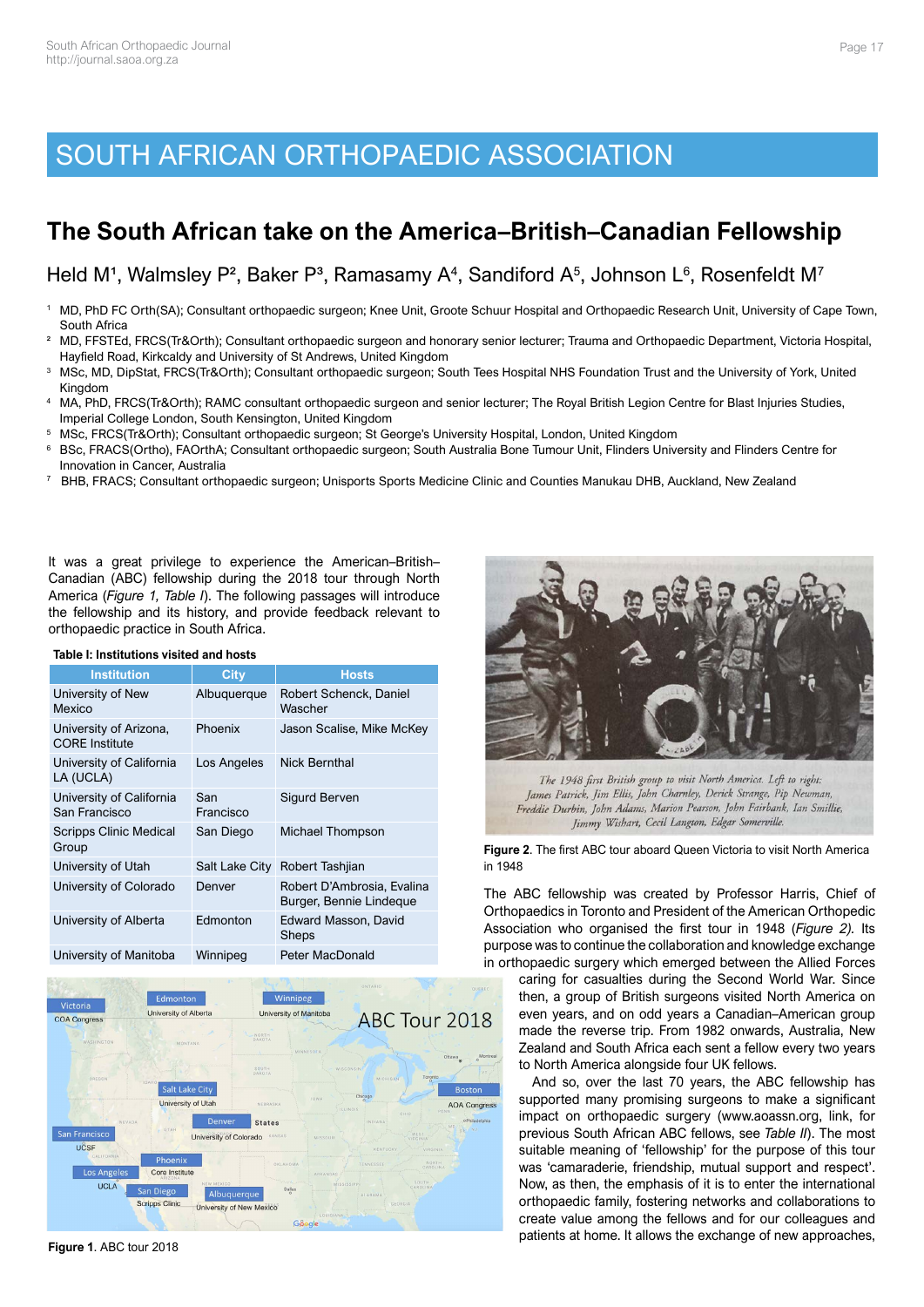## **Table II**: Previous South African ABC fellows

| Before 2000                                                                                                                                                                                                                                                                                                        | 2000-2018                                                                                                                                                                                                 |
|--------------------------------------------------------------------------------------------------------------------------------------------------------------------------------------------------------------------------------------------------------------------------------------------------------------------|-----------------------------------------------------------------------------------------------------------------------------------------------------------------------------------------------------------|
| 1959 - M Lunz<br>$1964 - C$ Malkin<br>1970 – JE Handelsman<br>$1974 - R$ Pillemer<br>1978 – RB Snowdowne<br>1982 - ID Learmonth<br>$1984 - JB$ Craig<br>1986 – JA Shipley<br>1988 - MM (Thys) Malan<br>1990 - JA (Koos) Louw<br>1992 – BGP Lindegue<br>1994 – M Lukhele<br>1996 – RK Fraser<br>$1998 - BC$ Vrettos | $2000 - EL$ Burger<br>2002 - P Makan<br>2004 - RN Dunn<br>2006 - MT Mariba<br>$2008 - AD$ Barrow<br>$2010 - S$ Dix-Peek<br>2012 – CH Snyckers<br>$2014 - GB$ Firth<br>$2016 - C$ Anley<br>$2018 - M$ Held |

leadership styles and exploration of different health systems, but most importantly, it enables conversations around the mandate, vision, and future of our profession.

During our tour we saw that we all have similar challenges but tackle them in different ways in terms of clinical care, administration, funding and research. The US spends 17% of the GDP on health care which is not centrally funded. Strategies of US orthopaedic surgeons are based on individualism and creativity, promoting their techniques, services and outcomes to increase or defend market share and to stand out in a competitive health care system. In their hospitals, orthopaedic surgeons are seen as income generators, are given resources, posts and space, as long as this generates more productivity and income. As such, departments we visited have created biotechnology or implant design companies, massive data management hubs and hospital management consulting companies, one-stop holistic sport injury assessment and treatment centres, arthroplasty centre turned insurance company, medical tourism hotspots, and much more. Often, financial incentives are built into these systems to offset a high work load but the risk of burnout in this system is increasingly recognised and addressed. You can (and might have to) always do more!

Most of this system is mainly accessible for patients with private health care although patients with no or a lower paying health insurance are cross-subsidised, up to a certain point. What happens beyond this point is not uniformly organised or addressed. Many of the programmes we visited therefore incorporated non-for-profit organisations or projects into their departments, which attempt to look beyond short-term financial capital, including social, human and intellectual capital.

This American way of orthopaedic surgery stood in contrast to the centralisation and standardisation of the state-funded Canadian health care system. Built on egalitarian and socialistic principles it makes essential health care accessible and affordable to all. Currently Canada spends about 10% of its GDP on health care. Centralised intake clinics, standardised referral pathways,



**Figure 3**. In Phoenix we were hosted by Jason Scalise and Cliff Jones at the Core Institute. Here we got to know their world-renowned programme for standardised outcome-based orthopaedic care.



**Figure 4**. Mike McKey recently transferred from the University of Toronto to the University of Arizona and shared is insights of the very different health care systems in Canada and the US.

pre-operative optimisation algorithms, countrywide registries, and enforced national protocols for treatment have grown in the effort to allow equal access to high quality orthopaedic surgery. Hospitals are publicly funded and the amalgamation of hospitals has reduced competition which has increased regional and national collaborations in care, research and training. These hospitals, by law, are obliged to stay within their budget, therefore costs are cut wherever possible. Often orthopaedic departments are regarded as money spenders and are scrutinised to reduce costs by limiting procedures, implants and equipment or human resources. As a result, many trainees are unable to find posts and increasingly have to pursue double fellowships and higher research degrees to stay competitive or look for job opportunities in the US. Another drawback of this system is the increased waiting periods, namely up to two years for joint replacements. As a result, programmes have been established to increase the efficiency of doctor–patient communication, allow screening and centralised intake, which aim to decrease unnecessary care, ultimately cutting wait times. But cross-border medical tourism to the US has increased, especially for non-essential surgery and the upper class. With these vast differences there were similarities which stood out. These will be discussed in the next section and related to our practice in South Africa.

Although there are major differences in the American and Canadian system, both attempt to ensure delivery of high quality care for the populations of patients they serve, and to keep costs as constrained as possible. To achieve this, an overarching focus in both systems was to measure and analyse outcome. This was seen as key to improve access and quality of care, drive innovation, evaluate and allocate resources, and to highlight the impact and need of orthopaedic surgery. Besides this, almost all research units we visited in the US and Canada started their programme with outcome research, through which they were able to build a track record, increase funding, and assess the clinical impact of their lab-based basic science research. And so, for orthopaedic surgery in South Africa, measuring outcome might be the single most important step to adjust our practice to resource pressures and future system changes, both in the private as well as the public sector. There is much discussion on the National Health Insurance (NHI), to increase equity to health care, especially for lower-income households. Most of our health expenditure (8% of the country's GDP) is spent in the private sector in which 80% of approximately 900 of our orthopaedic surgeons work. To adjust this, the NHI plans to cap doctors' fees and link them to outcome. Without our own data we won't be able to back up our arguments in upcoming negotiations, both in the public and private sectors. One quote that